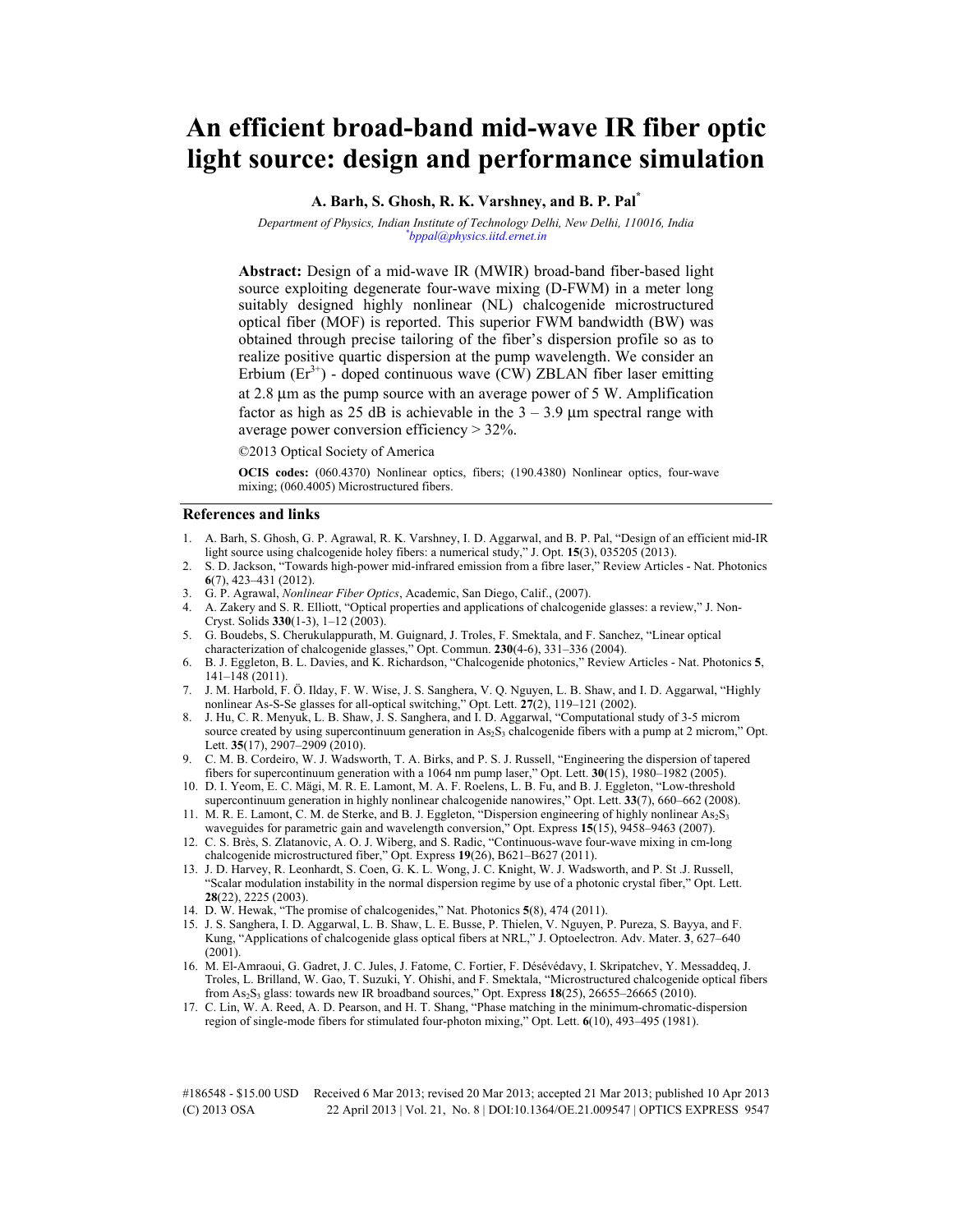- 18. G. Cappellini and S. Trillo, "Third-order three-wave mixing in single-mode fibers: exact solutions and spatial instability effects," J. Opt. Soc. Am. B **8**(4), 824–838 (1991).
- 19. C. Chaudhari, T. Suzuki, and Y. Ohishi, "Design of zero chromatic dispersion chalcogenide As<sub>2</sub>S<sub>3</sub> glass nanofibers," J. Lightwave Technol. **27**(12), 2095–2099 (2009).
- 20. R. Sen, Central Glass and Ceramic Research Institute, Kolkata, India, Personal Communication, (2013).
- 21. T. Yamashita and Y. Ohishi, "Cooperative energy transfer between  $Tb^{3+}$  and  $Yb^{3+}$  ions co-doped in borosilicate glass," J. Non-Cryst. Solids **354**(17), 1883–1890 (2008).
- 22. G. Tao, S. Shabahang, E. H. Banaei, J. J. Kaufman, and A. F. Abouraddy, "Multimaterial preform coextrusion for robust chalcogenide optical fibers and tapers," Opt. Lett. **37**(13), 2751–2753 (2012).
- 23. J. S. Sanghera, C. Florea, L. Busse, B. Shaw, F. Miklos, and I. D. Aggarwal, "Reduced Fresnel losses in chalcogenide fibers by using anti-reflective surface structures on fiber end faces," Opt. Express **18**(25), 26760– 26768 (2010).
- 24. C. Quentin, B. Laurent, H. Patrick, N. T. Nam, C. Thierry, R. Gilles, M. Achille, F. Julien, S. Frédéric, P. Thierry, O. Hervé, S. Jean-Christophe, and T. Johann, "Fabrication of low losses chalcogenide photonic crystal fibers by molding process," Proc. SPIE **7598**, 75980O, 75980O-9 (2010).
- 25. F. Poletti, V. Finazzi, T. M. Monro, N. G. R. Broderick, V. Tse, and D. J. Richardson, "Inverse design and fabrication tolerances of ultra-flattened dispersion holey fibers," Opt. Express **13**(10), 3728–3736 (2005).

#### **1. Introduction**

In recent years, there has been a surge and continued interest to leverage on the huge development witnessed in fiber optic telecommunication to develop fibers and fiber-based devices suitable for mid-IR spectral region  $(2-10 \mu m)$ . Emerging potential applications like non-destructive soft tissue ablation in medical diagnostics, monitoring of combustion flow and gas dynamics through molecular absorption spectroscopy, semiconductor processing (e.g. in situ real time monitoring of plasma etch rates), and huge military applications in the midwave IR (MWIR) spanning  $3 - 5$  µm region have lately attracted a lot of research investments [1, 2]. MWIR wavelength region is particularly important since a large number of molecules undergo strong characteristic vibration band transitions in this domain, which is also known as "molecular fingerprint regime" e.g. various hydrocarbons, hydrochlorides and commonly used solvents show strong absorption in the range of  $3.2 - 3.6 \mu m$  [2]. Compact fiber-based light sources for MWIR would find wide scale military applications as it is a clean atmospheric window for high power transmission leading to applications in heat sinking missiles, IR counter-measures, and also thermal imaging for low power night vision in defense. Therefore it has become strategically important to develop an efficient light source in this wavelength region.

Chalcogenide glass (S-Se-Te)-based microstructured optical fibers (MOFs) have been considered potentially very suitable for the MWIR region due to certain special properties, which could be exploited to realize devices for applications in this wavelength range [3–5]. Studies on MOFs have shown that, waveguide dispersion in them dominates over material dispersion in determining the total dispersion of such fibers. This dispersion tailoring feature along with the relatively high Kerr nonlinearity in chalcogenide glasses (achievable  $n_2$  being as high as 100 times larger than that of conventional silica fiber) [3], in them make these fibers imminently suitable for a number of applications like signal processing [6], all optical switching [7], supercontinuum generation [8–10], wavelength translation via FWM [11–13] etc. However, realization of low transmission losses in chalcogenide MOFs is still a challenge [6]. On the other hand, their chemical durability, glass transition temperature, strength, stability etc. can be improved by doping with As, Ge, Sb, Ga for drawing an optical fiber. At present their fabrication technology is well matured though expensive [6, 14–16].

In this paper, we have numerically designed an efficient, broad-band (covering  $3 - 4 \mu m$ ) spectral domain) mid-IR light source by exploiting the degenerate four-wave mixing (D-FWM) process through the extraordinary linear and nonlinear (NL) properties of chalcogenide glass-based MOFs by using a commercially available continuous-wave (CW) Erbium  $(Er^{3+})$  -doped ZBLAN fiber laser emitting at 2.8 µm as a pump for the FWM process. In order to achieve broad and flat continuous spectrum around the targeted signal wavelength in the MWIR, we have designed the fiber so as to obtain low anomalous dispersion ( $\beta_2 \le 0$ ) and positive fourth order GVD parameter ( $\beta_4$ ) at this pump wavelength ( $\lambda_p$ ). Keeping these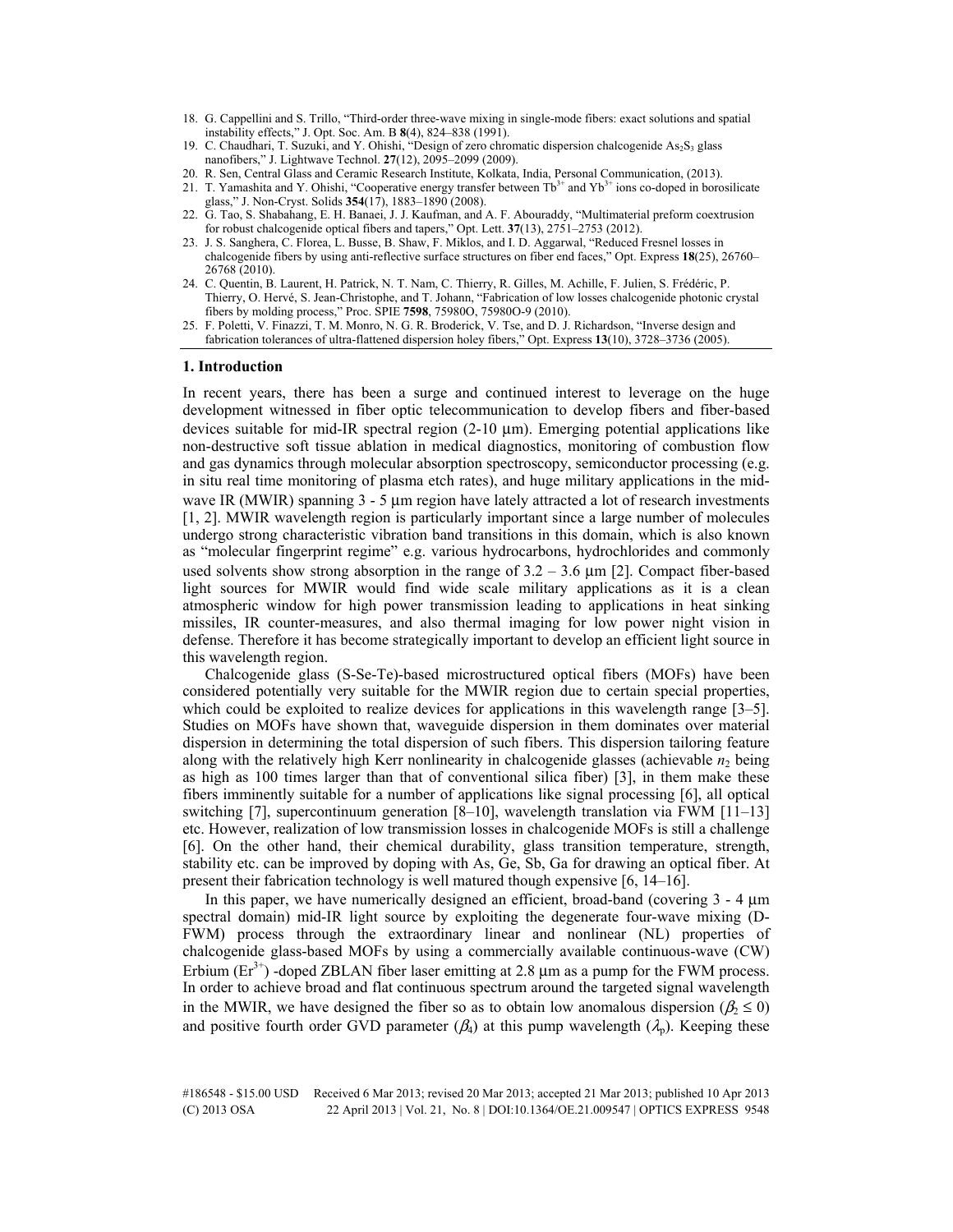targets in mind, a broad-band chalcogenide fiber-based efficient light source for use in the MWIR wavelength regime  $(3 - 3.9 \text{ }\mu\text{m})$  has been numerically designed and reported here. This work should be of interest to those involved with chalcogenide fiber fabrication for its possible fabrication, if necessary with another more suitable glass composition, and subsequent fine tuning of the design in order to realize MWIR devices.

#### **2. Numerical modeling**

In optical fibers, several nonlinear phenomena could be exploited to generate new wavelength(s). Under certain conditions, however, FWM is the dominant nonlinear mechanism for generating new wavelengths, provided a certain phase-matching condition is satisfied [3, 17]. For our design purpose we will consider input pump power  $(P_0)$  levels to be below 5 W, which is considerably lower than the threshold for the onset of stimulated Raman and Brillouin scatterings in fibers shorter than 10 m [3]. Under D-FWM process, pump photons of frequency  $\omega_p$  get converted into a signal photon ( $\omega_s < \omega_p$ ) and an idler photon ( $\omega_i$ )  $> \omega_0$ ) according to the energy conservation relation  $(2\omega_0 = \omega_s + \omega_s)$  where, subscripts s, i and p stands for signal, idler, and pump, respectively. For efficient mixing, it is important to recognize that the following phase matching condition is satisfied:

$$
\Delta \kappa = \gamma P_0 + \Delta k_L \tag{1}
$$

where  $P_0$  is the input pump power,  $\gamma$  is the well-known effective NL coefficient, and  $\Delta k_L$  is the linear phase-mismatch term that is chromatic and inter-modal dispersion dependent and is given by [3]

$$
\Delta k_{\rm L} = \sum_{\rm m=2,4,6...}^{\infty} 2\beta_{\rm m} (\omega_{\rm P}) \frac{\Omega_{\rm S}^{\rm m}}{\rm m!} + \Delta k_{\rm w}
$$
 (2)

where  $\beta_m$  is the m<sup>th</sup> order GVD parameter,  $\Omega_s$  is the frequency shift ( $\Omega_s = \omega_b - \omega_s = \omega_l - \omega_b$ ), and  $\Delta k_W$  is the phase mismatch term due to waveguide dispersion, which can be neglected in single-mode fibers [3]. Under CW pump condition in a highly NL fiber, the maximum  $\Omega_s$ depends on both the magnitude and sign of GVD parameters. On one hand, positive  $\beta_4$  leads to broad-band and flat gain where as negative  $\beta_4$  reduces the flatness and BW of FWM. Thus higher order *dispersion management* is very crucial in such fiber designs. Considering up to fourth order dispersion, for positive  $\beta_4$  and negative  $\beta_2$ ,  $\Omega_s$  can be approximated as

$$
\Omega_{\rm s} = \sqrt{\frac{6|\beta_2|}{\beta_4} \left(1 \pm \sqrt{1 - \frac{\beta_4 \gamma P_0}{3\beta_2^2}}\right)}
$$
(3)

From Eq. (3), we can see that two sets of signal and idler are generated for this particular choice of GVD and NL parameters, i.e. for two signal wavelengths  $(\lambda_s)$ , the phase matching becomes perfect. Therefore, we have to optimize the fiber and launching parameters such that the overall signal spectrum, generated around these two phase matching  $\lambda_s$  become broad and flat with sufficient amplification. This positive  $\beta_4$  value in the vicinity of low negative  $\beta_2$  at the  $\lambda_p$  could be achieved by suitably adjusting the fiber parameters to optimize the waveguide dispersion and hence multi-order dispersion management is feasible to engineer the FWM efficiency.

In our design calculation, first we have studied the D-FWM performance under lossless, undepleted pump condition, where CW pump power is only transferred to signal and idler wave. The launch of a weak idler along with the pump improves the FWM efficiency since stimulated FWM is employed in place of spontaneous FWM. It may be noted that here we are referring to the idler as an input field and the new wavelength generated in the MWIR region as the signal. The peak amplification factor (*AF*) for the generated signal becomes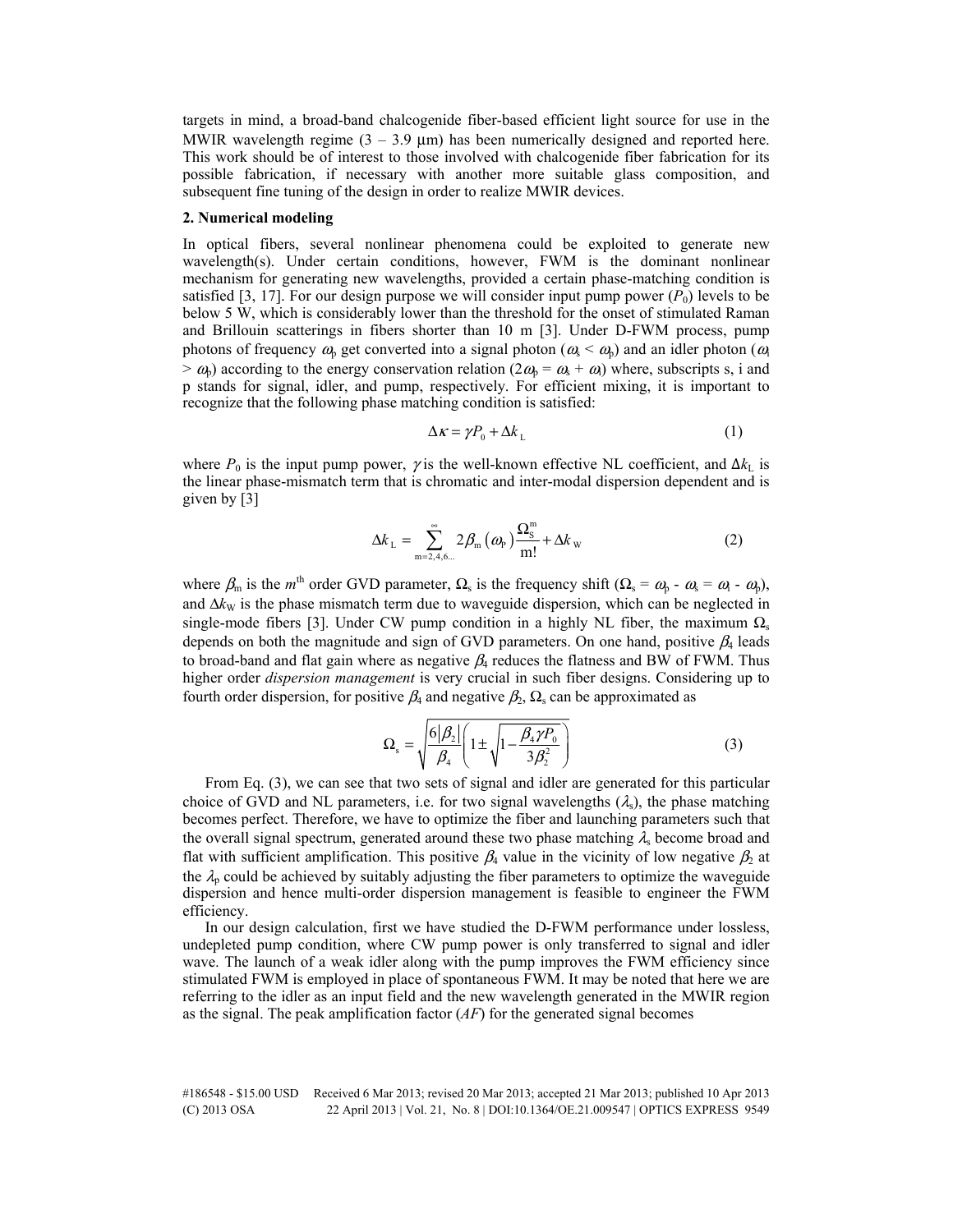$$
AF_{\rm S} = P_{\rm S,out} / P_{\rm I,in} = (\gamma P_0 / g)^2 \sinh^2(gL)
$$
 (4)

where  $P_{\text{S,out}}$  is the peak signal power at the output,  $P_{\text{I,in}}$  is the input idler power, *L* is the interaction length and the D-FWM amplification coefficient *g* is given by [3]

$$
g = \sqrt{\left(\gamma P_0\right)^2 - \left(\Delta \kappa/2\right)^2} \tag{5}
$$

In the next step, assuming CW conditions, we have studied the complex amplitudes  $A_j(z)$  $(j = p, i, s)$  and powers  $(P_{out})$  variation along fiber length to study the effect of pump depletion and material loss by numerically solving the following three coupled amplitude Eqs [18]:

$$
\frac{dA_{\rm p}}{dz} = -\frac{\alpha_{\rm p}A_{\rm p}}{2} + \frac{in_{2}\omega_{\rm p}}{c} \left[ \left( f_{\rm pp} |A_{\rm p}|^{2} + 2 \sum_{\rm k=i,s} f_{\rm pk} |A_{\rm k}|^{2} \right) A_{\rm p} + 2 f_{\rm ppis} A_{\rm p}^{*} A_{\rm i} A_{\rm s} e^{j \Delta k_{\rm L} z} \right] \tag{6}
$$
\n
$$
\frac{dA_{\rm i}}{dz} = -\frac{\alpha_{\rm i}A_{\rm i}}{2} + \frac{in_{2}\omega_{\rm i}}{c} \left[ \left( f_{\rm ii} |A_{\rm i}|^{2} + 2 \sum_{\rm k=p,s} f_{\rm ik} |A_{\rm k}|^{2} \right) A_{\rm i} + f_{\rm ispp} A_{\rm s}^{*} A_{\rm p}^{2} e^{-j \Delta k_{\rm L} z} \right] \tag{7}
$$

$$
\frac{dA_s}{dz} = -\frac{\alpha_s A_s}{2} + \frac{in_2 \omega_s}{c} \left[ \left( f_{ss} |A_s|^2 + 2 \sum_{k=p,i} f_{sk} |A_k|^2 \right) A_s + f_{sipp} A_i^* A_p^2 e^{-j \Delta k_L z} \right]
$$
(8)

where  $\alpha_j$  is the loss at the wavelength  $\lambda_j$ ,  $n_2$  is the NL index coefficient and  $\Delta k_L$  is the linear phase mismatch defined in Eq. (2). The overlap integrals  $(f_{jk}$  and  $f_{ijkl}$ ) are defined as

$$
f_{jk} = \frac{\langle \left| F_j \right|^2 \left| F_k \right|^2 \rangle}{\langle \left| F_j \right|^2 \rangle \langle \left| F_k \right|^2 \rangle} \qquad f_{ijkl} = \frac{\langle F_i^* F_j^* F_k F_l \rangle}{\left[ \langle \left| F_j \right|^2 \rangle \langle \left| F_k \right|^2 \rangle \langle \left| F_k \right|^2 \rangle \langle \left| F_l \right|^2 \rangle \right]^{1/2}} \qquad (9)
$$

where  $F_j(x,y)$  is the spatial distribution of the fiber mode in which the  $j^{\text{th}}$  field propagates inside the fiber.

## **3. Proposed fiber design**

To achieve such tailored application-specific fiber designs, we focus on an arsenic sulphide  $(As<sub>2</sub>S<sub>3</sub>)$ -based MOF geometry with a solid core and holey cladding, consisting of 4 rings of hexagonally arranged holes embedded in  $As_2S_3$  matrix. Generally, high index material like  $As<sub>2</sub>S<sub>3</sub>$  shows normal dispersion ( +  $\beta$ ) around our proposed pump wavelength (2.8 µm). But by proper tuning of the waveguide dispersion in a MOF structure, we can achieve desired value of  $\beta_2$  along with either a negative  $\beta_4$ , which reduces the flatness and bandwidth of the FWM gain, or a relatively high positive  $\beta_4$  at the expense of much smaller transverse dimensions, resulting in an even lower bandwidth. To tailor this 4th order GVD parameter, waveguide dispersion should outweigh the material one. This can be achieved by reducing core-cladding refractive index difference (Δ*n*) appropriately to achieve the desired waveguide dispersion. In order to reduce  $\Delta n$ , we assume that borosilicate glass rod would fill the holes. Compatible thermal properties of the  $As_2S_3$  and borosilicate glass should allow feasibility of fabrication of such a holey MOF [19]. The wavelength dependence of the linear refractive index of  $As_2S_3$  and borosilicate glass has been incorporated through Sellmeier formula [19]. To suppress the modal loss, cutoff wavelength for 1st higher order mode need to be as low as possible (below  $\lambda_p$ ). One way to achieve this is to maintain the ratio for hole-diameter to pitch (*d*/Λ) of the MOF below 0.45 as found by us during numerical simulations. However, during the numerical optimization process we observed that it is quite difficult to simultaneously achieve a negative  $\beta_2$  and a positive  $\beta_4$  for  $d/\Lambda < 0.45$ ; some increase beyond this value of  $d/\Lambda$ is needed as a tradeoff between a pure single-mode guiding regime and a few modes guiding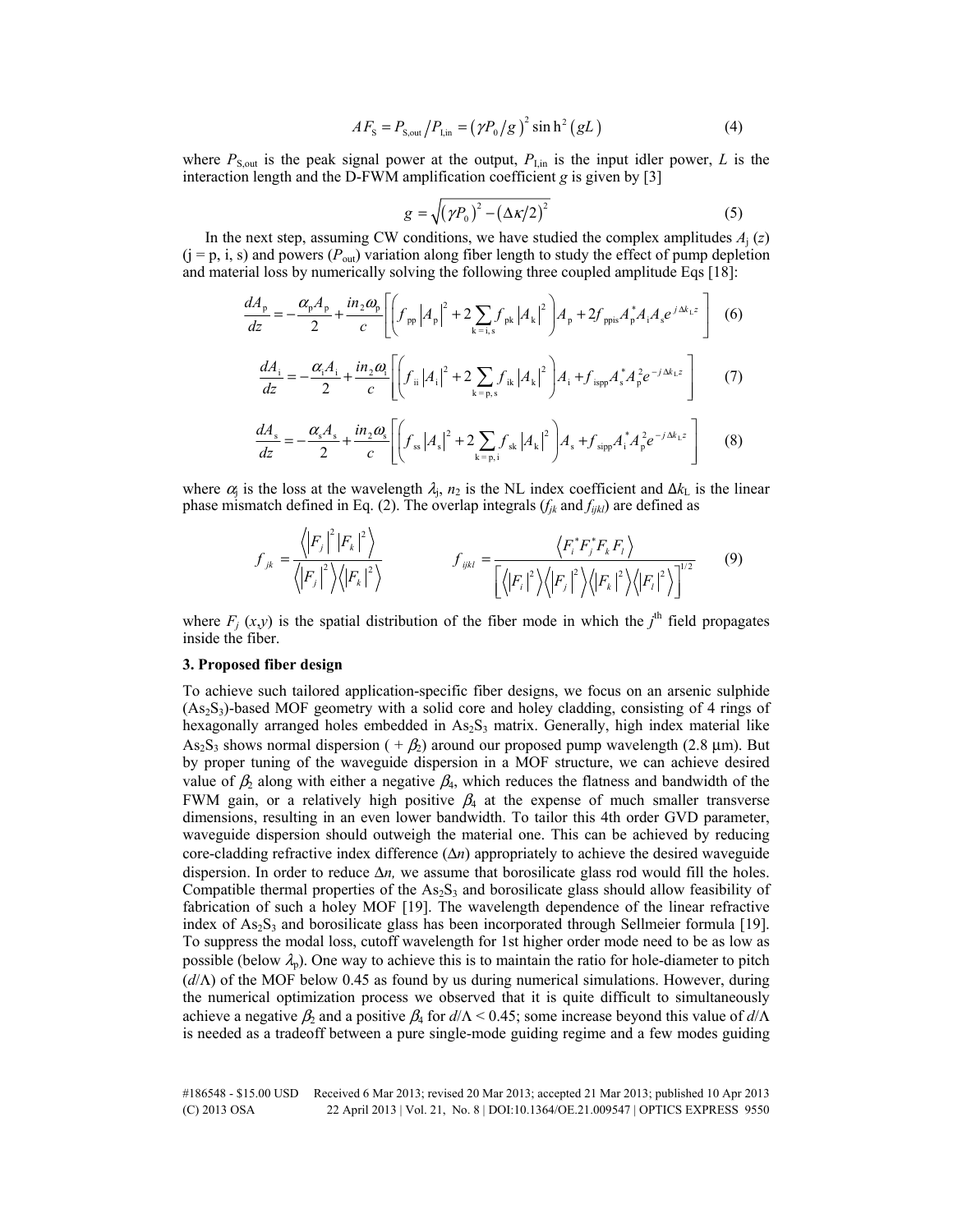regime. We have optimized our fiber design for a *d*/Λ of 0.5, at which though the next higher order mode can co-exist with the fundamental mode; our numerical study reveals that its confinement loss ( $\alpha$ ) is more than 5 orders of magnitudes higher than that of the fundamental mode over the entire spectral regime considered and hence would leak away with propagation within a very short length of the designed fiber. This would make the designed fiber an "effectively single-mode fiber". Additionally, to enhance the magnitude of  $\gamma$  and to minimize the  $\alpha_c$ ,  $A_{\text{eff}}$  should be as low as possible at both  $\lambda_p$  and  $\lambda_s$ . To attain sufficient signal amplification over the MWIR regime of  $3 \sim 3.9$  µm, we have assumed commercially available CW  $Er<sup>3+</sup>$ -doped ZBLAN fiber laser emitting at 2.8  $\mu$ m [2] as the pump and confined our numerical study to pump power levels below 5 W to suppress other potential NL effects. Dispersion parameters as well as the modal field were calculated by using commercially available  $\widehat{\text{CUDOS}}^{\text{\textregistered}}$  software along with MATLAB<sup>®</sup> for solving the coupled differential Eqs. numerically. During optimization of the MOF structure, a strong interplay was observed between  $\Omega_s$ , parametric amplification, and  $\alpha_s$  with variations in *d* and  $\Lambda$ . After optimization a high amplification at the generated  $\lambda_s$  (up to 4 μm) was achieved for  $d/\Lambda = 0.5$ ,  $\Lambda = 2.5$  μm (shown in Fig. 1) with a significantly low  $\alpha_c$  (0.01 to 0.001 dB/m) at the  $\lambda_p$ . For this structure, the mode field is confined almost inside the core region. Thus for short fiber lengths, which is indeed the case here, material loss of only  $As<sub>2</sub>S<sub>3</sub>$  core region is considered in our simulation study. Additionally due to this tight confinement of light inside  $As_2S_3$  core, the mode fields experience almost uniform nonlinearity during propagation. Wavelength dependence of dispersion coefficient (*D*) and GVD parameters  $\beta_2$  and  $\beta_4$  are shown in Figs. 2(a) and 2(b), respectively.



Fig. 1. Cross sectional view of the designed MOF. Cladding consists of 4 rings of borosilicate rods (white circles) embedded in the As<sub>2</sub>S<sub>3</sub> matrix (black background). The diameter of the rod is *d*, and the centre to centre separation is denoted as pitch  $(Λ)$ .



Fig. 2. Dispersion characteristics of As<sub>2</sub>S<sub>3</sub> and Borosilicate based solid core MOF for  $d/Λ = 0.5$ and  $\Lambda = 2.5$  µm. (a) *D* (blue solid curve) and  $\beta_2$  (pink dashed curve) variation with operating wavelength ( $\lambda$ );  $\lambda_{ZD}$  = 2.792 µm. (b) Variation of  $\beta_4$  with  $\lambda$ .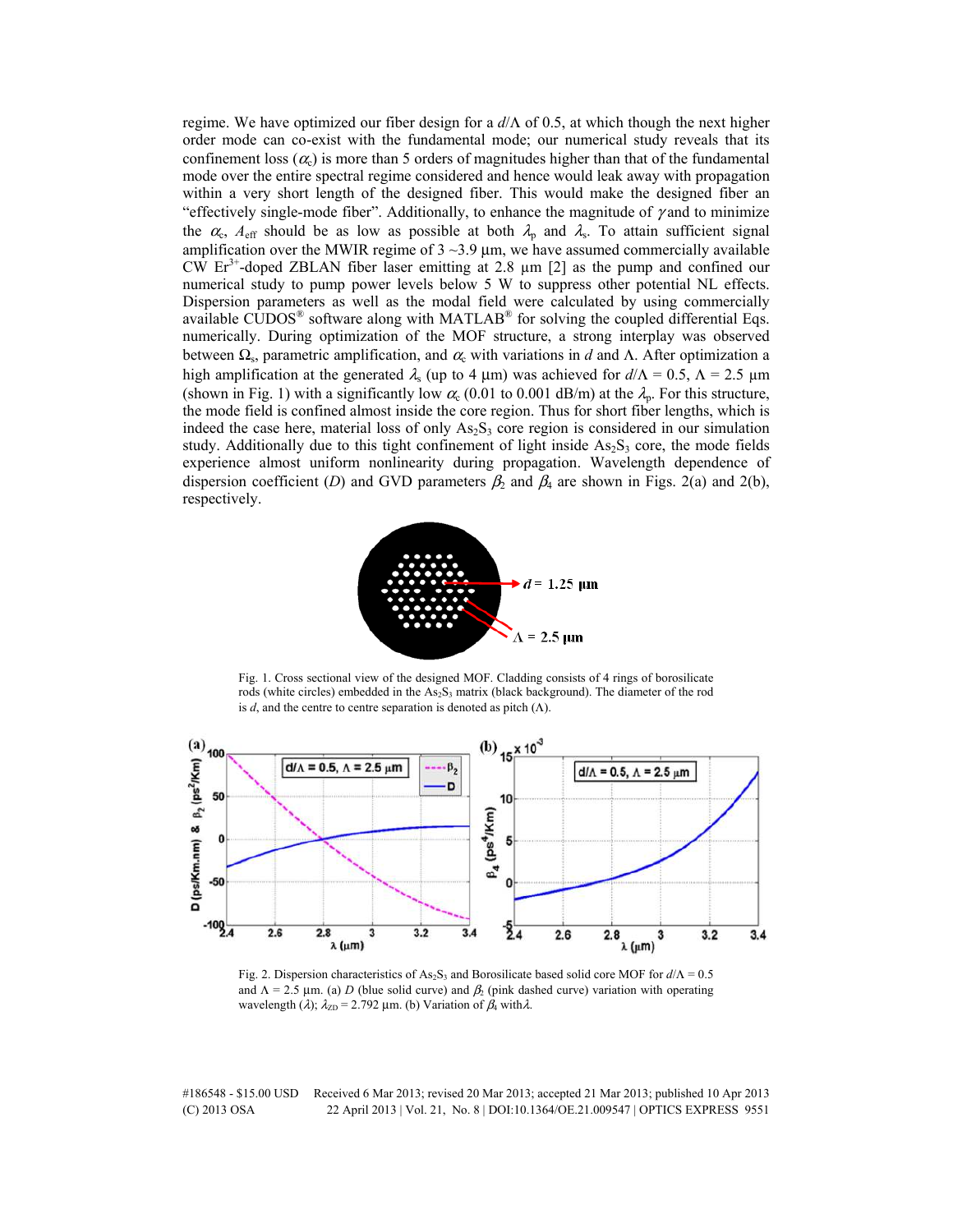Figure 2(a) clearly indicates that  $\lambda_{ZD}$  falls at 2.792 µm, which is slightly below the  $\lambda_{p}$ . At a fixed  $P_0$ , maximum amplification ( $AF_{s,\text{max}}$ ) depends on  $\gamma$  and length of the fiber (*L*) as it increases exponentially with "γ*P*0*L*". But BW is inversely proportional to this *L* as long as *L*  $>> L_{NL}$  ( = ( $\gamma P_0$ <sup>-1</sup>). Thus to maintain large BW, *L* should be relatively short at the cost of peak amplification.

## **4. D-FWM performance under undepleted pump and lossless condition**

During optimization of high-flat gain and maximum BW, a strong interplay was evident amongst  $P_0$ , *L*, and  $\lambda_p$ . If we detune  $\lambda_p$  from  $\lambda_{ZD}$ , absolute value of  $\beta_2$  increases leading to fluctuations in the output spectrum due to change in  $\Delta x$  around its zero value. This makes the spectrum less uniform as shown in Fig. 3(a); where only upper side of  $\lambda_p$  is shown. In the vicinity of  $\lambda_p$ , the gain parameter  $AF_s$  decreases rapidly as  $\lambda_s$  approaches  $\lambda_p$ . When the phase mismatch term becomes  $\gamma P_0$ , the  $AF_s$  becomes  $(1 + \gamma P_0 L)$  leading to a linear growth of signal from  $\lambda_p$ . From this figure, it can be interpreted that the best result could be achieved for  $\lambda_p \approx 2.797$  µm, where BW can be maximized. The GVD parameters  $\beta_2$  and  $\beta_4$  at this  $\lambda_p$  were  $-1.20948 \text{ ps}^2/\text{Km}$  and 3.71480 x 10<sup>-4</sup> ps<sup>4</sup>/Km, respectively. Calculated  $A_{\text{eff}}$  at this wavelength came out to be quite small  $\sim$ 9.2  $\mu$ m<sup>2</sup>, which also helps in increasing the effective nonlinearity. With 2.797  $\mu$ m as the pump, and fixing  $P_0$  at 5 W, we have studied the variation of gain spectrum for different values of fiber length (shown in Fig. 3(b)). This figure clearly indicates that the maximum  $AF_s$  increases with increase in *L* but at the cost of narrower BW. Thus to obtain high amplification of more than 35 dB optimum set of parameter were found to be  $P_0$  = 5W,  $L = 1$  m, and  $\lambda_p = 2.797$  µm (shown in Fig. 3(b)). The achievable full width at half maxima (FWHM) is  $\sim$  670 nm with confinement loss < 0.01 dB/m across the entire BW.



Fig. 3. (a) Variation of signal amplification factor  $(AF_s)$  for different  $\lambda_p$  is shown. With  $\lambda_p$ coinciding at  $\lambda_{ZD}$  ( = 2.792 µm), output signal spectrum is almost uniform around  $\lambda_{p}$ . With increase in  $\lambda_p$  from  $\lambda_{ZD}$ , the BW as well as fluctuation increases. (b) Variation of  $AF_s$  for a pump power of 5 W at 2.797 µm for different *L* (0.6 – 1.0 m).

## **5. D-FWM performance under depleted pump including material loss**

We now consider the material loss as reported earlier to be  $\leq 0.2$  dB/m for the entire signal wavelength range [8]. We have fixed the designed fiber length (*L*) at 1 m,  $P_0$  at 5 W and  $\lambda_p$  at 2.797 µm. The generated two signal wavelengths for which the phase matching is almost perfect were 3.12  $\mu$ m and 3.85  $\mu$ m, and corresponding  $\lambda_i$ 's were 2.53  $\mu$ m and 2.19  $\mu$ m. Optimizing the spectral width as well as their phase matching  $\lambda$ <sub>s</sub> position, broad and flat spectrum can indeed be realizable.

To study the evolution of amplitudes  $(A<sub>i</sub>)$ , output powers  $(P<sub>out</sub>)$ , and  $AF$  of pump, signal and idler along the propagation length (*L*), we numerically solved the three coupled amplitude Eqs. (6)-(8) for  $P_0 = 5 \text{ W}$ ,  $\lambda_p = 2.797 \text{ \mu m}$ ,  $\lambda_s = 3.85 \text{ \mu m}$  and  $P_{\text{I,in}} = 10 \text{ mW}$ . Variations of  $A_j$ , *P*out and *AF* are shown in Figs. 4(a)-4(c), respectively. From these figures we can see that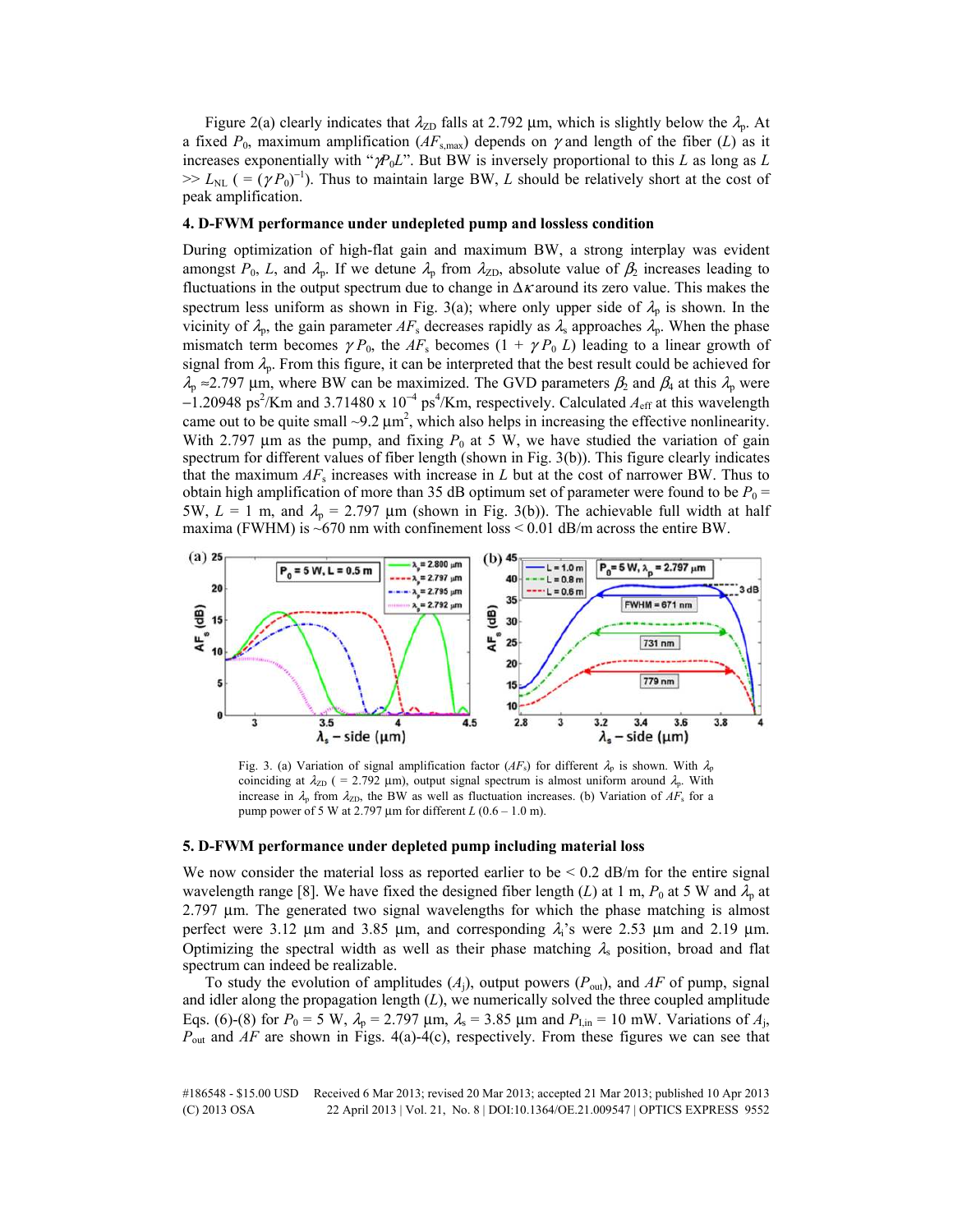even considering pump depletion and material loss, more than 1 W of output signal power is achievable.

We have also optimized the  $P_{\text{I,m}}$  to get maximum  $P_{\text{S,out}}$  for 1 m of fiber length. These results are compiled in tabulated form in Table 1, for  $L = 1$  m,  $P_0 = 5$  W,  $\lambda_p = 2.797$  µm and  $\lambda$ <sub>s</sub> = 3.85 µm, 3.12 µm. From this table it can be easily appreciated that to get a flat and broad output spectrum at the signal side,  $P_{\text{I,in}}$  should lie between 8 to 11 mW. For 10 mW of  $P_{\text{I,in}}$ , the average output signal power over the entire output signal band is  $\approx$ 1.64 W. Thus the power transfer efficiency ( $P_{S, \text{out}}/P_0$ ) for this case is ~32.8%, which is quite significant as a broad-band mid-IR light source. The entire output spectrum including both the idler and signal side is shown in Figs. 5(a) and 5(b), respectively, where for four different  $P_{\text{I,m}}$ , the variation of amplification factor is studied.

| $P_{\text{I,in}}\text{(mW)}$ | $P_{\text{S,out}}$ (W) ( $\lambda_{\text{s}}$ = 3.85 | $P_{\text{S,out}}$ (W) ( $\lambda_{\text{s}}$ = 3.12 |
|------------------------------|------------------------------------------------------|------------------------------------------------------|
|                              | $\mu$ m)                                             | $\mu$ m)                                             |
| 20                           | 1.3611                                               | 1.4135                                               |
| 15                           | 1.4277                                               | 1.6595                                               |
| 12                           | 1.4505                                               | 1.7356                                               |
| 11                           | 1.4523                                               | 1.7724                                               |
| 10                           | 1.4496                                               | 1.8189                                               |
| 8                            | 1.4248                                               | 1.8376                                               |
| 5                            | 1.2959                                               | 1.8314                                               |

**Table 1. Variation of output signal power with input idler power** 

Though the spectral BW is almost same like undepleted (i.e. loss less case), the maximum  $AF_s$  decreases to  $\approx$ 25 dB due to inclusion of pump depletion and spectral dependence of material loss. Such a fiber, if experimentally realized should be attractive as a mid-IR light source for a variety of applications outlined in the Introduction section.



Fig. 4. Variations of (a) amplitude, (b) output power (*P*out) and (c) amplification factor (*AF*) of pump, signal and idler with the fiber length (*L*) are shown. A weak idler of 10 mW at 2.19  $\mu$ m is assumed along with 5 W of pump to initiate this D-FWM.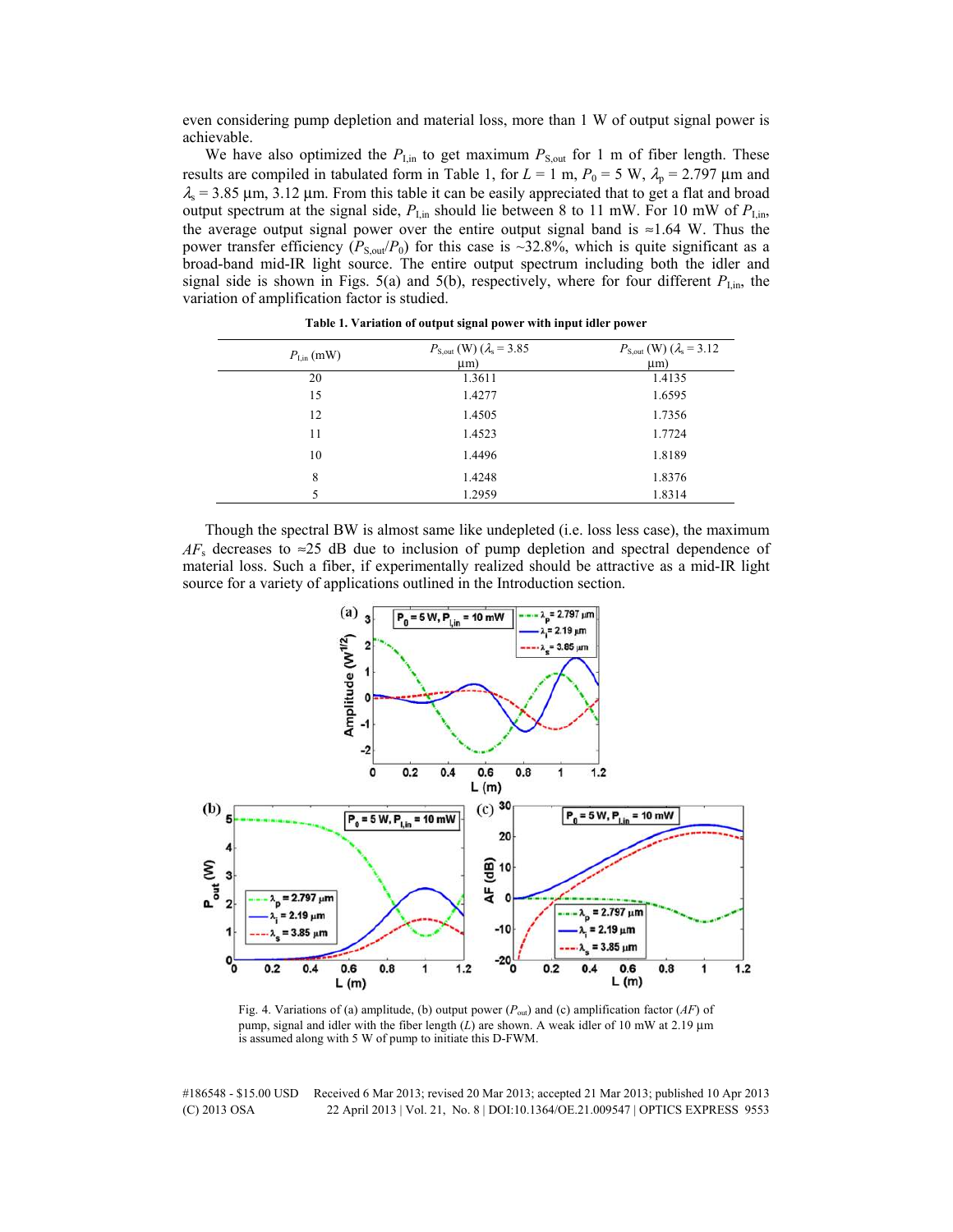

Fig. 5. Variation of amplification factor (*AF*) for different  $P_{\text{I,in}}$  with pumping at 2.792  $\mu$ m,  $L =$ 1 m and  $P_0 = 5$  W. (a) The idler side of spectrum. (b) The signal side of spectrum.  $AF_s$  as high as 25 dB is achievable, where overlap between two signal spectrum (one around 3.12 µm and another around 3.85  $\mu$ m) makes the entire spectrum (3 – 3.9  $\mu$ m) almost uniform.

## **6. Conclusions and remarks**

We report a theoretical design of a broad-band MWIR light source by maximizing D-FWM band-width and efficiency in a highly nonlinear chalcogenide MOF. Through a detailed numerical and analytical study, for the first time to the best of our knowledge, we have shown that MWIR power levels in excess of 1 W are achievable over the wavelength range of 3.1 – 3.9 µm with an amplification factor more than 25 dB for a 2.8 µm pump of 5W average power through a meter long specialty fiber based on our design. Additionally, a high power conversion efficiency ( $> 32\%$ ), and a very low confinement loss ( $< 0.01$  dB/m) over the entire generated signal wavelength band should make our design route very attractive for making an all-fiber MWIR light source. This proposal is possibly first such proposal where a new avenue of generating significant output in the MWIR region is shown, where our contention was to theoretically prove feasibility of a new fiber design route with the potential to realize a fiber-based broad-band light source for shortwave IR region. We feel that our design route is novel and requires complex balance of design parameters to achieve desired group velocity dispersion parameters  $\beta_2$  and  $\beta_4$  and of appropriate signs as well as targeting zero dispersion at a wavelength commensurate to availability of high power pump lasers for achieving efficient FWM. Potential application areas could be mid-IR spectroscopy, medical diagnostics, sensing, thermal imaging, astronomy and defense since the generated wavelength matches the second low-loss transparency window of the terrestrial atmosphere and the "fingerprint regime" for large number of molecules.

It would be interesting to undertake fabrication of chalcogenide fibers based on this design, though there could be several fabrication challenges like maintaining the required *d*, Λ values throughout the fiber length, preparation of pure, low-loss, stable, stoichiometric glass compounds for appropriate control of viscosity between different glasses involves at the fiber drawing temperature, etc. We may mention that though there is a wide difference in glass transition temperature  $(T<sub>g</sub>)$  of the two glass systems used in our theoretical modeling, a similar (though less difference in values of  $T_g$ 's) issue occurs in case of borosilicate glass and silica glass often used in drawing polarization maintaining fibers, which can be solved by appropriate choice of fiber drawing temperature and concentration of the dopants like boron [20, 21]. It is not only  $T_g$  but also viscosity as well as thermal expansion coefficients of the constituent glasses that matter while targeting fabrication of a multimaterial optical fiber, and variety of techniques could be employed to fabricate multimaterial fibers [22]. Finally, the important fact that there already exists well-matured fabrication technologies [6, 14–16, 22– 25] to draw various chalcogenide MOFs, it should be of interest to invest efforts and money for fabrication of such application specific fibers. Note that, once the design is accepted, fiber fabricators could look for other appropriate glass combinations to solve fabrication issues